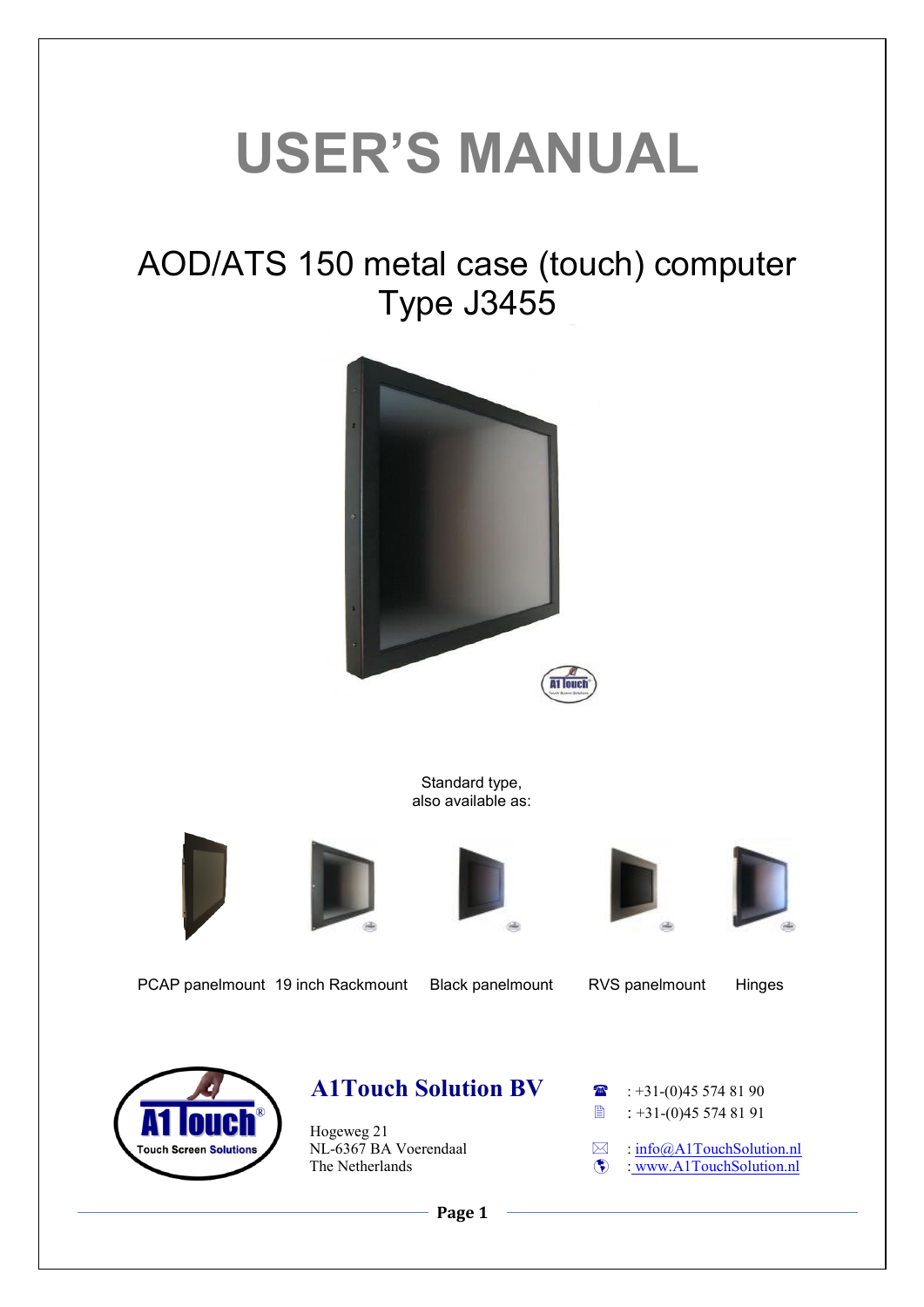## Contents:

#### **1. (Touch) Computer User's Manual**

- 1.0. Connection to the computer<br>1.1. Installation
- 1.1. Installation<br>1.2. Features
- 1.2. Features<br>1.3. Plug and
- 1.3. Plug and play function<br>1.4. Safety Precaution
- 1.4. Safety Precaution<br>1.5. OSD (On-Screen-I
- 1.5. OSD (On-Screen-Menu)<br>1.6. OSD Menu
- 1.6. OSD Menu<br>1.7. Specificatio
- 1.7. Specifications<br>1.8. Contents of the
- 1.8. Contents of the retail package<br>1.9. Troubleshooting **Troubleshooting**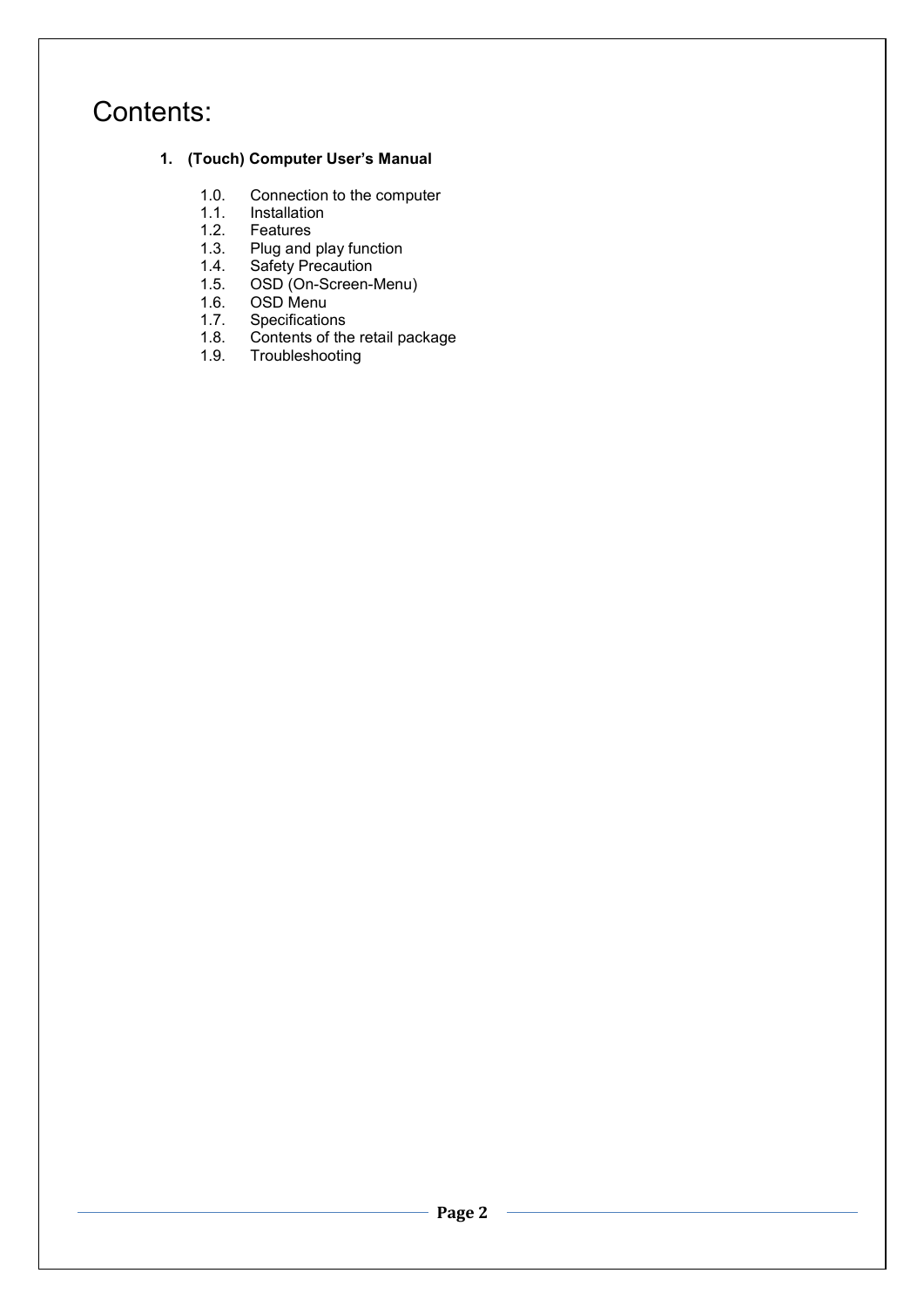## **1. (Touch) Computer User's Manual**

#### **1.0 Connection To the Computer:**



#### **1.1 Installation**

• Mount the unit in position as desired. You can adjust the connection for your PC environment via I/O panel of computer:



|               | <b>No. Description</b>  |    | <b>No. Description</b>        |
|---------------|-------------------------|----|-------------------------------|
|               | PS/2 Mouse Port         | 8  | Microphone (Pink)             |
| $\mathcal{D}$ | D-Sub Port              | 9  | <b>Optical SPDIF Out Port</b> |
| 3             | LAN RJ-45 Port*         | 10 | USB 2.0 Ports (USB45)         |
| 4             | Central / Bass (Orange) | 11 | USB 3.0 Ports (USB3_23)       |
| 5             | Rear Speaker (Black)    | 12 | <b>HDMI</b> Port              |
| 6             | Line In (Light Blue)    | 13 | DVI-D Port                    |
|               | Front Speaker (Lime)**  | 14 | PS/2 Keyboard Port            |
|               |                         |    |                               |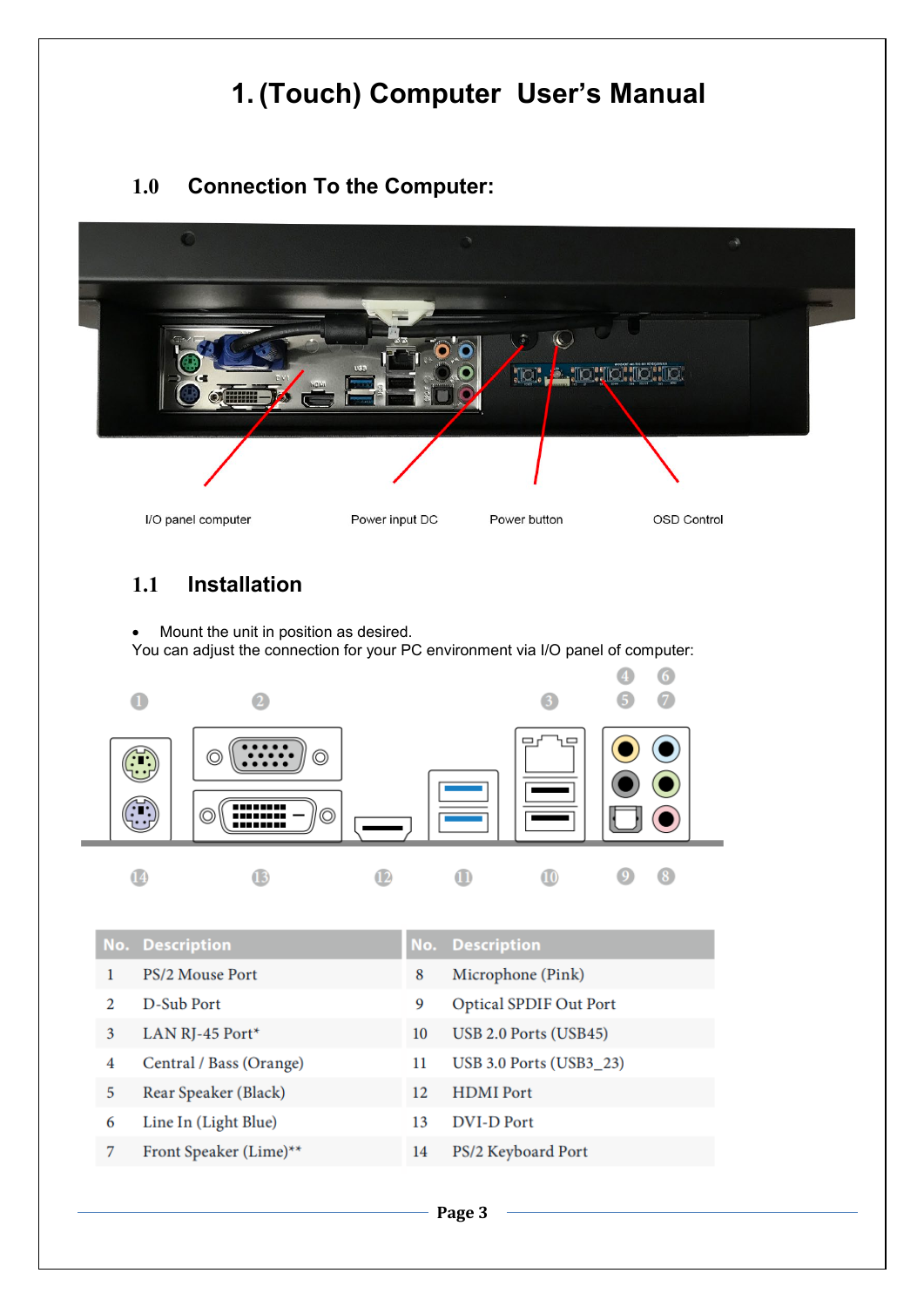- Plug the DC cord of the AC adapter to the power connector and the plug the end of AC adapter to and electrical outlet socket(110V/220V)
- Connect DC cord of adapter 12V DC (option 24v or 220v) to the computer

#### **1.2 Features**

- AOD150 has 15" SXGA LCD and support up to 75Hz.
- Mini ITX format Computer with quad core Intel J3455 upto 2.3 Ghz processor Passive cooled !
- Second connection external monitor via DVI (Digital) possible.
- Microphone and speaker integration possible (option).
- You can adjust brightness, contrast, horizontal & vertical positions by OSD
- menus and use auto adjust function for instant adjustment.
- High-qualified LCD Controller inside
- Robust design and power saving mode
- 100% compatible with Windows PC environment without the installation of
- driver CD or software program.

#### **1.3 Plug and Play Function**

AOD150 is installed with OS on demand. These units are completely installed with activation completed and with latest drivers for plug and play functionality.

#### **1.4 Safety Precaution**

We strongly recommend that you carefully read this User's Manual before operating your computer. FOLLOW INSTRUCTIONS in this manual.

Please read and comprehend all using directives before use this machine.

• **Power**

Use the type of power indicated on the marking label.

• **Adapter**

Only use an adapter designed of the LCD monitor.

- **Plug** Do not remove any of the prongs of the monitor's three-pronged power plug. Disconnect the power plug from the AC outlet if you will not use it for an indefinite period of time.
- **Power and extension cord**
- Use the proper power cord with ground conductor

Do not overload wall outlets or power cords. Ensure that the total of all units plugged into the wall outlet does not exceed 7 amperes.

Do not allow anything to rest on the power cord. Do not locate this product where persons will walk on the cord.

• **Care and maintenance**

Slots and openings in the cabinet are provided for ventilation. Do not block or cover these openings. Do not push objects of any kind into cabinet slots or openings. The screen surface is easily scratched. Do not use paper towels to clean the display. Avoid touching it with your fingers, pens, or pencils.

• Turn off the AC adapter and the monitor over long periods when not in use.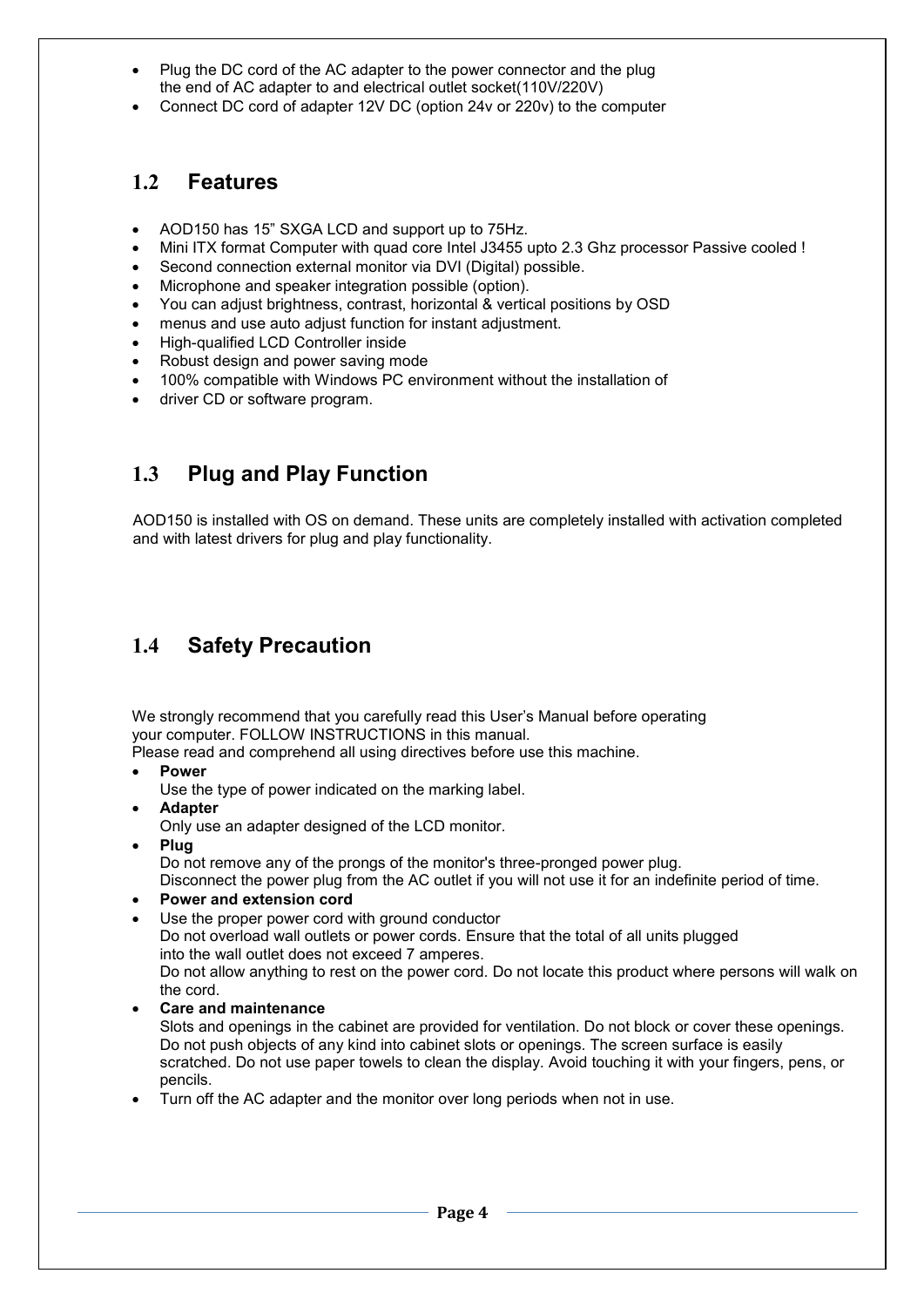## **1.5 OSD (On-Screen-Menu)**



| <b>Button</b> | Function                        | <b>Status</b>                                      |
|---------------|---------------------------------|----------------------------------------------------|
| <b>POWER</b>  | Power ON or OFF                 | <b>ON/OFF</b>                                      |
| LED           | Indicate working status         | Green: On<br>Red:<br>Stand-by<br>Orange: No signal |
| UP            | Launch OSD Menu or<br>add value | Move to OSD Menu                                   |
| <b>DOWN</b>   | Launch OSD Menu or<br>add value | Move to OSD Menu                                   |
| <b>SELECT</b> | Select OSD Menu                 |                                                    |
| <b>MENU</b>   | On /Off OSD Menu                |                                                    |

#### **1.6 OSD Menu**

| <b>OSD Menu</b> |                   |                                  | Description                                                                                                | <b>Remarks</b>                      |
|-----------------|-------------------|----------------------------------|------------------------------------------------------------------------------------------------------------|-------------------------------------|
|                 | <b>Brightness</b> |                                  | Adjust the brightness of the screen                                                                        |                                     |
|                 | Contrast          |                                  | Adjust the contrast of the screen                                                                          |                                     |
|                 | H.Position        |                                  | Adjust the horizontal position of the<br>screen's image                                                    | Only<br>usable on<br>analog<br>mode |
| Picture         | V.Position        |                                  | Adjust the vertical position of the screen's<br>image                                                      |                                     |
|                 | Phase             |                                  | Adjust the focus of the screen's image                                                                     |                                     |
|                 | <b>Clock</b>      |                                  | Adjust the horizontal size of the screen's<br>image                                                        |                                     |
|                 | Auto adjust       |                                  | Automatically adjust the horizontal position,<br>vertical position, horizontal size, and phase<br>window's |                                     |
| Color           | Color<br>temp     | User<br>Reddish<br><b>Bluish</b> | Control the temperature of the color                                                                       |                                     |
|                 | Red               |                                  | Control the intensity of the color of screen's                                                             | Only                                |
|                 | Green             |                                  | image                                                                                                      | usable on                           |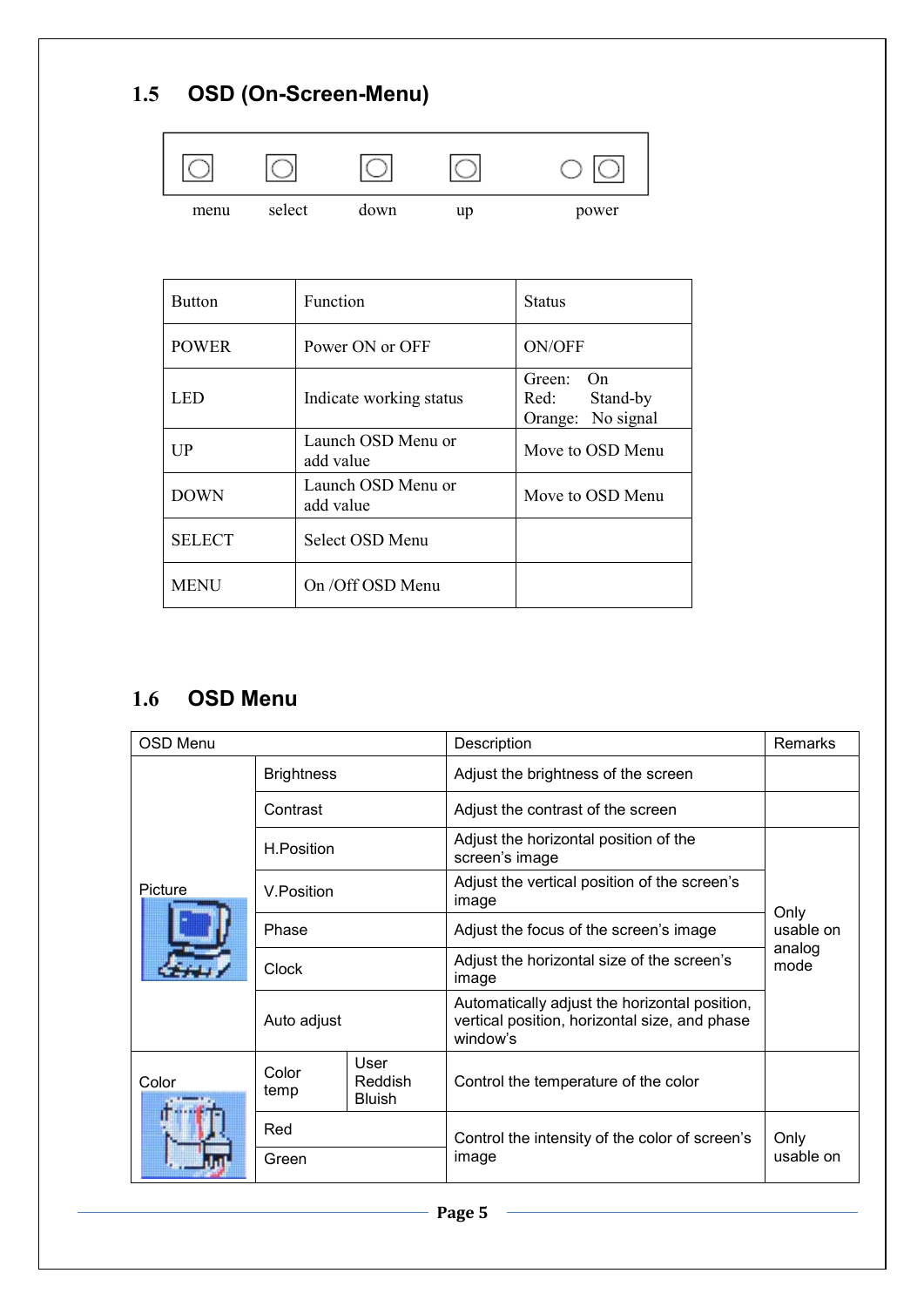|            | <b>Blue</b>      |                                                                         | (usable when color temperature is USER<br>mode.)              | analog<br>mode         |  |
|------------|------------------|-------------------------------------------------------------------------|---------------------------------------------------------------|------------------------|--|
|            | Auto color       |                                                                         | Adjust the color balance of the screen                        |                        |  |
| <b>OSD</b> | Language         | English<br>French<br>German<br>Spanish<br>Italian<br>Korean<br>Japanese | Select one of the seven language                              |                        |  |
|            | OSD H. Posi.     |                                                                         | Select OSD MENU horizontal position                           | Usable in<br>all Mode. |  |
|            | OSD V. Posi.     |                                                                         | Select OSD MENU vertical position                             |                        |  |
|            | <b>OSD Timer</b> |                                                                         | OSD MENU disappear from over the screen<br>after setting time |                        |  |
|            | Transparency     |                                                                         | Adjust the transparency of the OSD menu                       |                        |  |
|            | Language         | English<br>French<br>German<br>Spanish<br>Korean                        | Select one of the five language                               |                        |  |
| Misc.      | Recall           | Initialize the current mode & setting value                             |                                                               | Usable in<br>all Mode. |  |
|            | Analog<br>Input  |                                                                         | Analog signal (RGB)                                           |                        |  |
|            | select           | Digital                                                                 | DVI digital signal                                            |                        |  |
|            | Audio            |                                                                         | Audio ON/Off select                                           |                        |  |
|            | Volume           |                                                                         | Adjust volume level                                           |                        |  |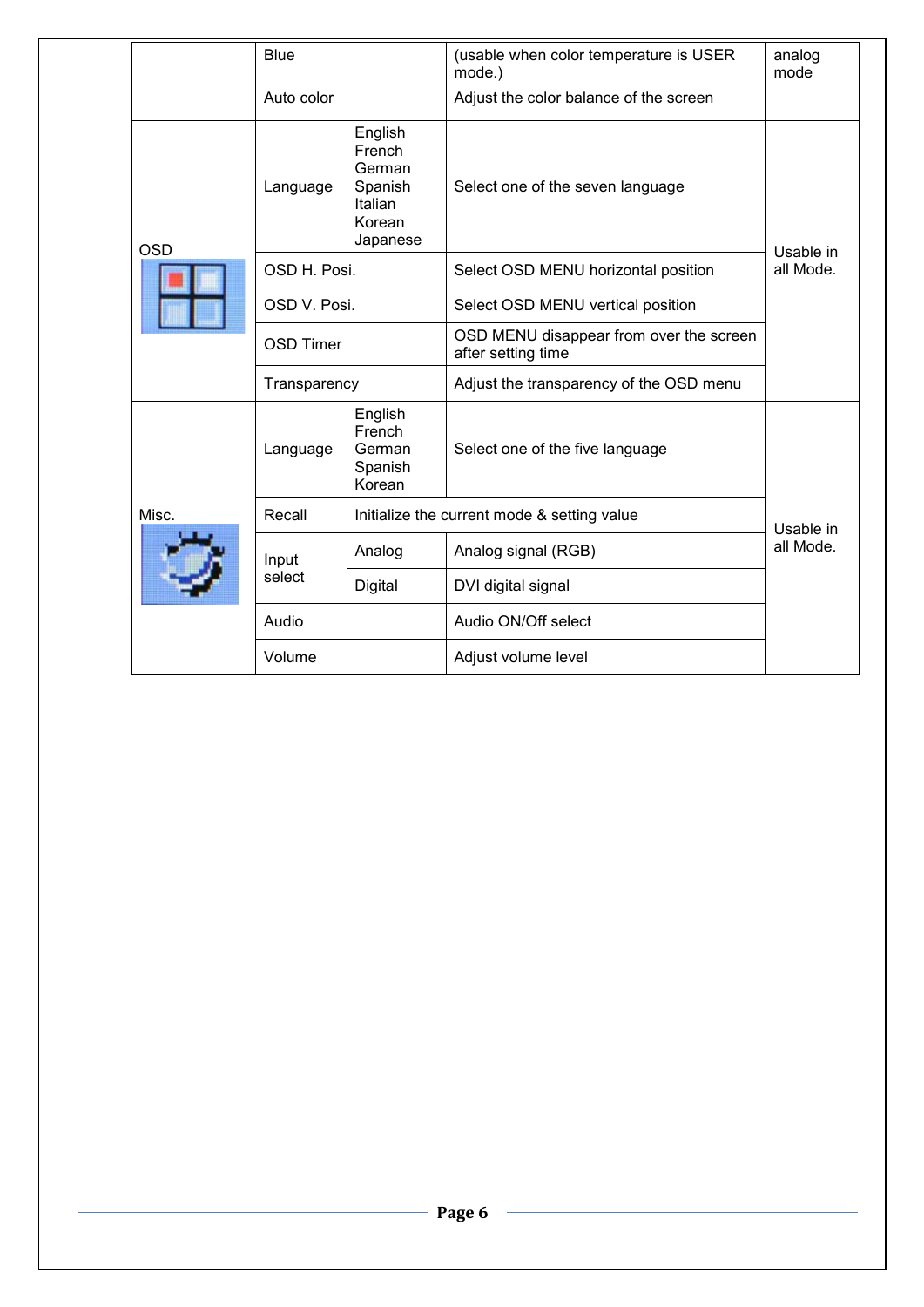## **1.7 Specifications**

**Name:** AOD / ATS 15" (touch) Computer J3455

#### **Monitor specs:**

| Color panel:           | Black powder Coated (other colors on request)                                                                              |
|------------------------|----------------------------------------------------------------------------------------------------------------------------|
| Model:                 | 15 inch XGA TFT LCD Monitor                                                                                                |
| Type:                  | 15" Color Active Matrix TFT LCD<br>(AUO G150XG03 V5)                                                                       |
| Resolution (max):      | 1024 x 768 (XGA)                                                                                                           |
| Color:                 | 16,2 million                                                                                                               |
| Pixel:                 | $0.297 \times 0.1297$ mm                                                                                                   |
| Brightness:            | $350$ cd/m <sup>2</sup>                                                                                                    |
| Contrast ratio:        | 700:1                                                                                                                      |
| Viewing angle:         | 85°/85° horizontal & 80°/80° vertical                                                                                      |
| Respons time           | 8 <sub>ms</sub>                                                                                                            |
| Active area:           | 304,1 (H) x 228,1 (V) mm                                                                                                   |
| <b>Computer specs:</b> |                                                                                                                            |
| Type computerboard     | Intel J3455 Quad core upto 2.3 Ghz, passive cooled                                                                         |
| Chipset                | No seperate chipset                                                                                                        |
| Memory                 | 2 x DDR3/DDR3L SO-DIMM Slots                                                                                               |
| <b>Bios</b>            | - 64Mb AMI UEFI Legal BIOS with GUI support                                                                                |
|                        | - Supports Plug and Play                                                                                                   |
|                        | - ACPI 5.0 compliant wake up events<br>- Supports jumperfree                                                               |
|                        | - SMBIOS 3.0 support                                                                                                       |
| Processor              | Intel J3455 Quad core upto 2.3Ghz processor                                                                                |
| Flashmodule/Harddisk   | Sata SSD and SATA Harddisk possible                                                                                        |
| Graphics               | - Integrated Intel® HD Graphics 500: 12 EUs inside (Up to 750MHz)                                                          |
|                        | - DirectX 12, Pixel Shader 5.0                                                                                             |
|                        | - Three graphics output options: D-Sub, DVI-D and HDMI<br>- Supports Triple Monitor                                        |
|                        | - Supports HDMI 2.0 with max. resolution up to $4K \times 2K$ (4096x2160) @ 60Hz                                           |
|                        | - Supports DVI-D with max. resolution up to $1920x1200 \omega$ 60Hz                                                        |
|                        | - Supports D-Sub with max. resolution up to $2048x1536$ @ 60Hz                                                             |
|                        | - Supports Auto Lip Sync, xvYCC and HBR (High Bit Rate Audio) with HDMI                                                    |
|                        | 2.0 Port (Compliant HDMI 2.0 monitor is required)                                                                          |
|                        | - Supports HW Accelerated Decoders: H.264 @ level 5.2, HEVC (H.265) 10b<br>@MP level 5.1 (GPU accelerated), JPEG, VP8, VP9 |
|                        | - Supports HDCP with DVI-D and HDMI 2.0 Ports                                                                              |
|                        | - Supports Full HD 1080p Blu-ray (BD) playback with DVI-D and HDMI 2.0                                                     |
|                        | Ports                                                                                                                      |
| LAN $(RJ-45)$          | - PCIE x1 Gigabit LAN 10/100/1000 Mb/s                                                                                     |
|                        | - Realtek RTL8111GR                                                                                                        |
|                        | - Supports Wake-On-WAN                                                                                                     |
|                        | - Supports Wake-On-LAN                                                                                                     |
|                        | - Supports Lightning/ESD Protection (ASRock Full Spike Protection)                                                         |
|                        | Page 7                                                                                                                     |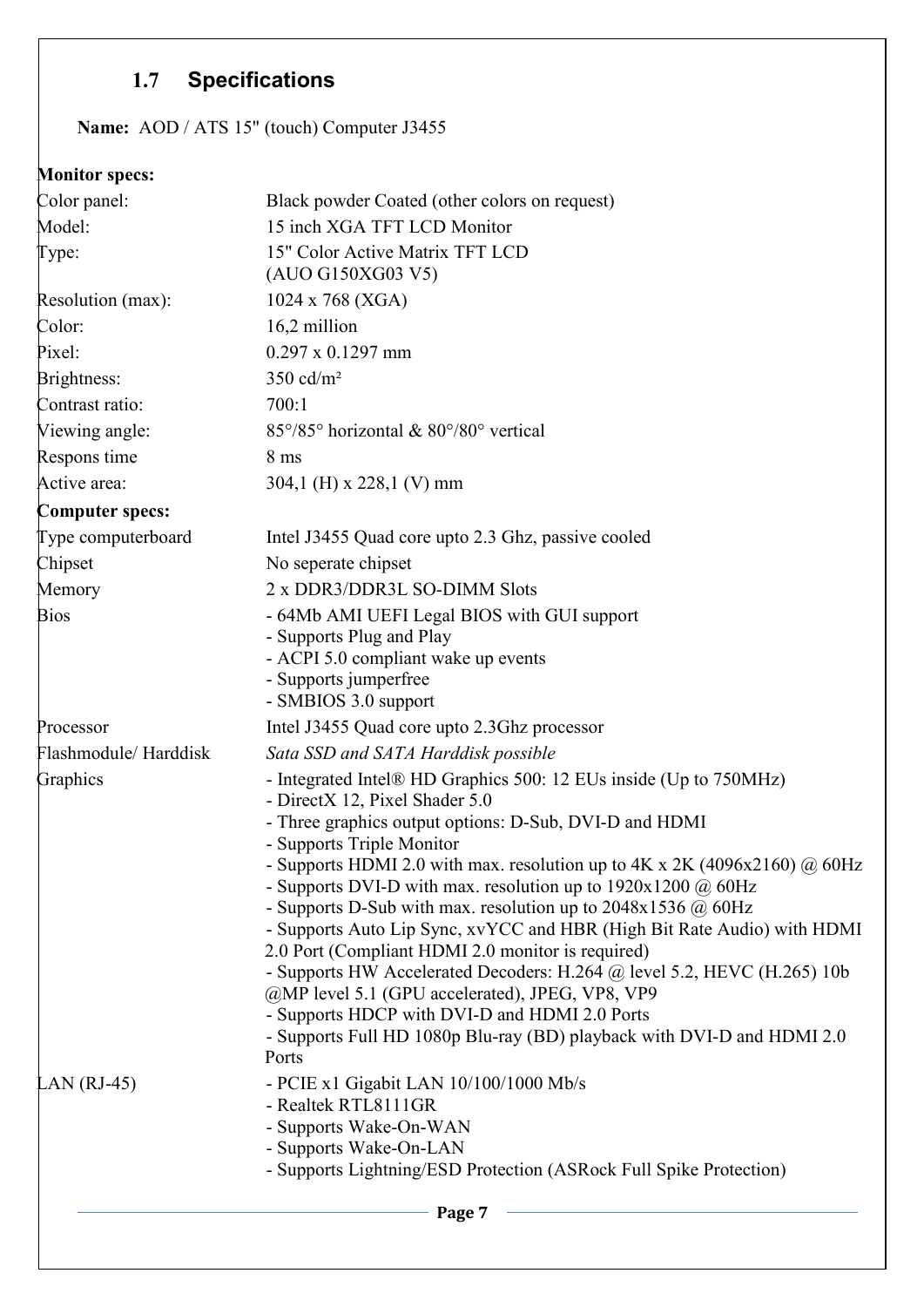|                                              | - Supports LAN Cable Detection<br>- Supports Energy Efficient Ethernet 802.3az<br>- Supports PXE                                                                                              |
|----------------------------------------------|-----------------------------------------------------------------------------------------------------------------------------------------------------------------------------------------------|
| Audio                                        | - 7.1 CH HD Audio with Content Protection (Realtek ALC892 Audio Codec)*<br>- Premium Blu-ray Audio support<br>- Supports Surge Protection (ASRock Full Spike Protection)<br>- ELNA Audio Caps |
| IDE, SATA, Flash                             | 2 x SATA2 3.0 Gb/s Connectors, supporting NCQ, AHCI and<br>Hot Plug                                                                                                                           |
| Hardware Monitor + Power<br>Management       | Temperature, Voltage, Case open function, Watch Dog timer (manufacturing<br>option)                                                                                                           |
| Operating system                             | Windows 7, 8, 10 Linux, Win CE, Win7emb, Win10IOT.                                                                                                                                            |
| I/O system:                                  | - 1 x PS/2 Mouse Port                                                                                                                                                                         |
|                                              | - 1 x PS/2 Keyboard Port                                                                                                                                                                      |
|                                              | - 1 x D-Sub Port (occupied)                                                                                                                                                                   |
|                                              | - 1 x DVI-D Port<br>- 1 x HDMI Port                                                                                                                                                           |
|                                              | - 1 x Optical SPDIF Out Port                                                                                                                                                                  |
|                                              | - 2 x USB 2.0 Ports (Supports ESD Protection (ASRock Full Spike Protection))<br>- 2 x USB 3.1 Gen1 Ports (Supports ESD Protection (ASRock Full Spike<br>Protection))                          |
|                                              | - 1 x RJ-45 LAN Port with LED (ACT/LINK LED and SPEED LED)<br>- HD Audio Jacks: Side Speaker / Rear Speaker / Central / Bass / Line in / Front                                                |
|                                              | Speaker / Microphone                                                                                                                                                                          |
| Internal I/O:                                | - 1 x PCI Express 2.0 x1 Slot                                                                                                                                                                 |
|                                              | - 1 x M.2 Socket (Key E), supports type 2230 WiFi/BT module                                                                                                                                   |
|                                              | - 1 x COM Port Header                                                                                                                                                                         |
|                                              | - 1 x TPM Header                                                                                                                                                                              |
|                                              | - 1 x Chassis Intrusion and Speaker Header                                                                                                                                                    |
|                                              | - 1 x CPU Fan Connector (3-pin)<br>- 1 x Chassis Fan Connector (3-pin)                                                                                                                        |
|                                              | - 1 x 24 pin ATX Power Connector                                                                                                                                                              |
|                                              | - 1 x Front Panel Audio Connector                                                                                                                                                             |
|                                              | - 2 x USB 2.0 Headers (Support 3 USB 2.0 ports) (Supports ESD Protection                                                                                                                      |
|                                              | (ASRock Full Spike Protection))                                                                                                                                                               |
|                                              | - 1 x USB 3.1 Gen1 Header (Supports 2 USB 3.1 Gen1 ports) (Supports ESD<br>Protection (ASRock Full Spike Protection))                                                                         |
| <b>Energy requirements</b>                   | 35W normal use; 80 W max.; 5 W stand by.                                                                                                                                                      |
| Power                                        | Power supply 84 W External                                                                                                                                                                    |
| Weight                                       | $4$ Kg                                                                                                                                                                                        |
| Mounting:                                    | VESA 100mm; (Bracket/ stand is optional; See: mounting brackets)                                                                                                                              |
| Dimensions system $(B \times H \times$<br>D) | 350x274x60 mm                                                                                                                                                                                 |
| <b>Options:</b>                              |                                                                                                                                                                                               |
| Functionality:                               | With or without touch                                                                                                                                                                         |
| without touch:                               | Options: No protection, Acrylic, Float or Hardened glass                                                                                                                                      |
| with touch:                                  | 5 wire resitive, Surface Accoustic Wave or Projected Capacitive                                                                                                                               |
| Type of Touch:                               | Not sure what to use? Call us at $+31$ (0)45 5748190 or send us contactform                                                                                                                   |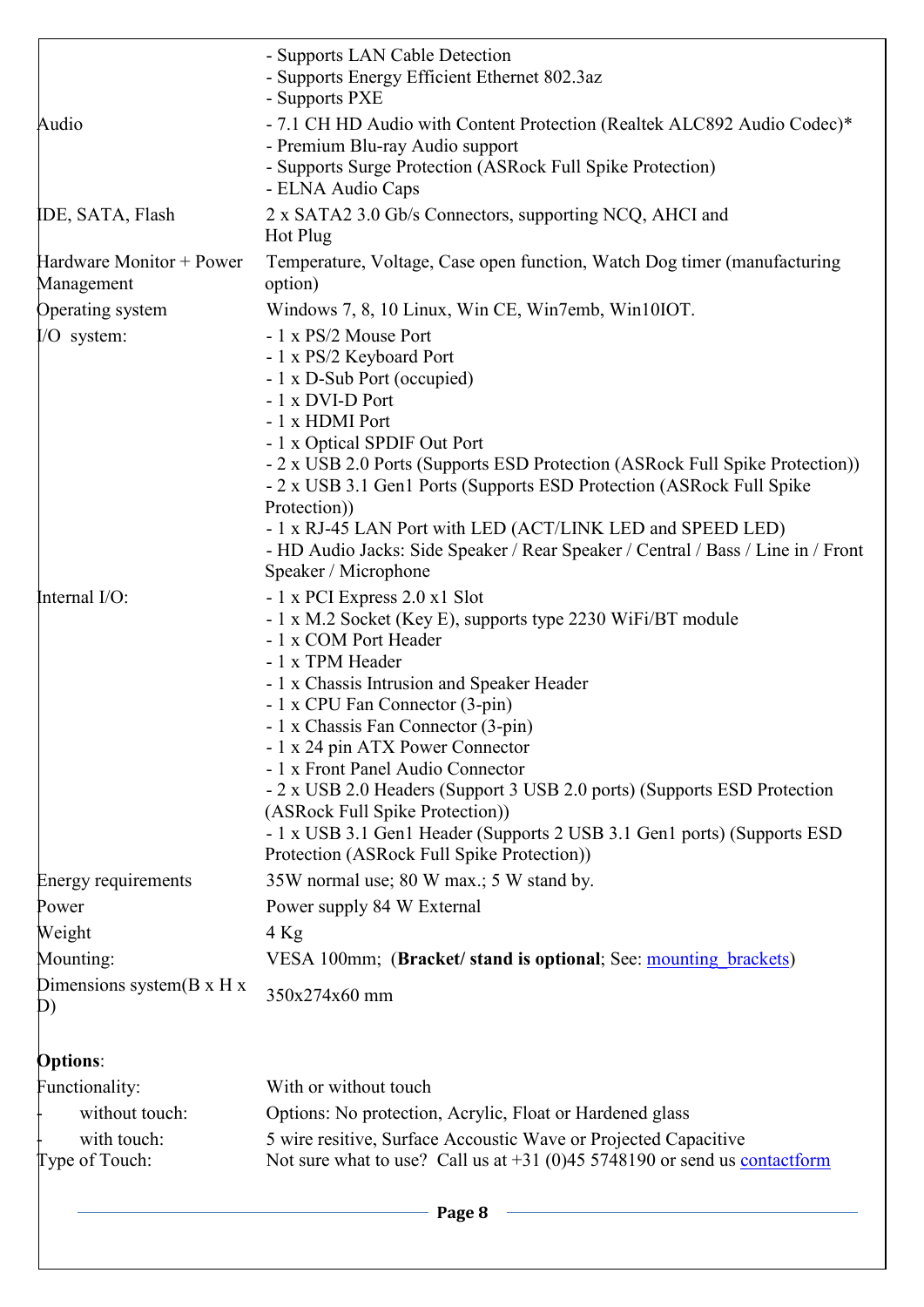| 5 wire resistive :          | -Standard non-glare.<br>-Touchable with finger, glove and stylus.<br>-Single touch<br>-activation force less than 40 gramm.         |  |
|-----------------------------|-------------------------------------------------------------------------------------------------------------------------------------|--|
| SAW:                        | -Standard glare.<br>-Touchable with finger and glove.<br>-Single touch<br>-activation force less than 85 gramm.                     |  |
| Projected Capacitive:       | -Standard glare.<br>-Touchable with finger, glove and pcap stylus.<br>-10 points touch<br>-activation force less than 1 gramm.      |  |
| <b>External protection:</b> | Standard IP44 or IP65 or higher (not for SAW)                                                                                       |  |
| Memory capacity:            | No memory (standard), 2, 4 or 8 Gb SoDimm                                                                                           |  |
| Storage capacity Sata:      | No storage (standard), Harddisk 500 Gb or SSD in 120/240/480 GB or 1TB.                                                             |  |
| Operating system:           | NO OS (standard), Win7 embedded WSP7 multilangual, Win7Pro, Win8Home<br>and Pro, Win10Home or Pro, Windows 10 IOT (embedded), Linux |  |
| Input equipment:            | None (standard) or wireless keyboard/mouse                                                                                          |  |
| Accoustic options:          | No speakers/ microfone (standard), Soundbar $2x2W$ at integrated, Soundbar +<br>microfone integrated.                               |  |

## **1.8 Contents of Package**



Computer system









AC/DC Adapter Power cord Drivers cd Other Cables (option)